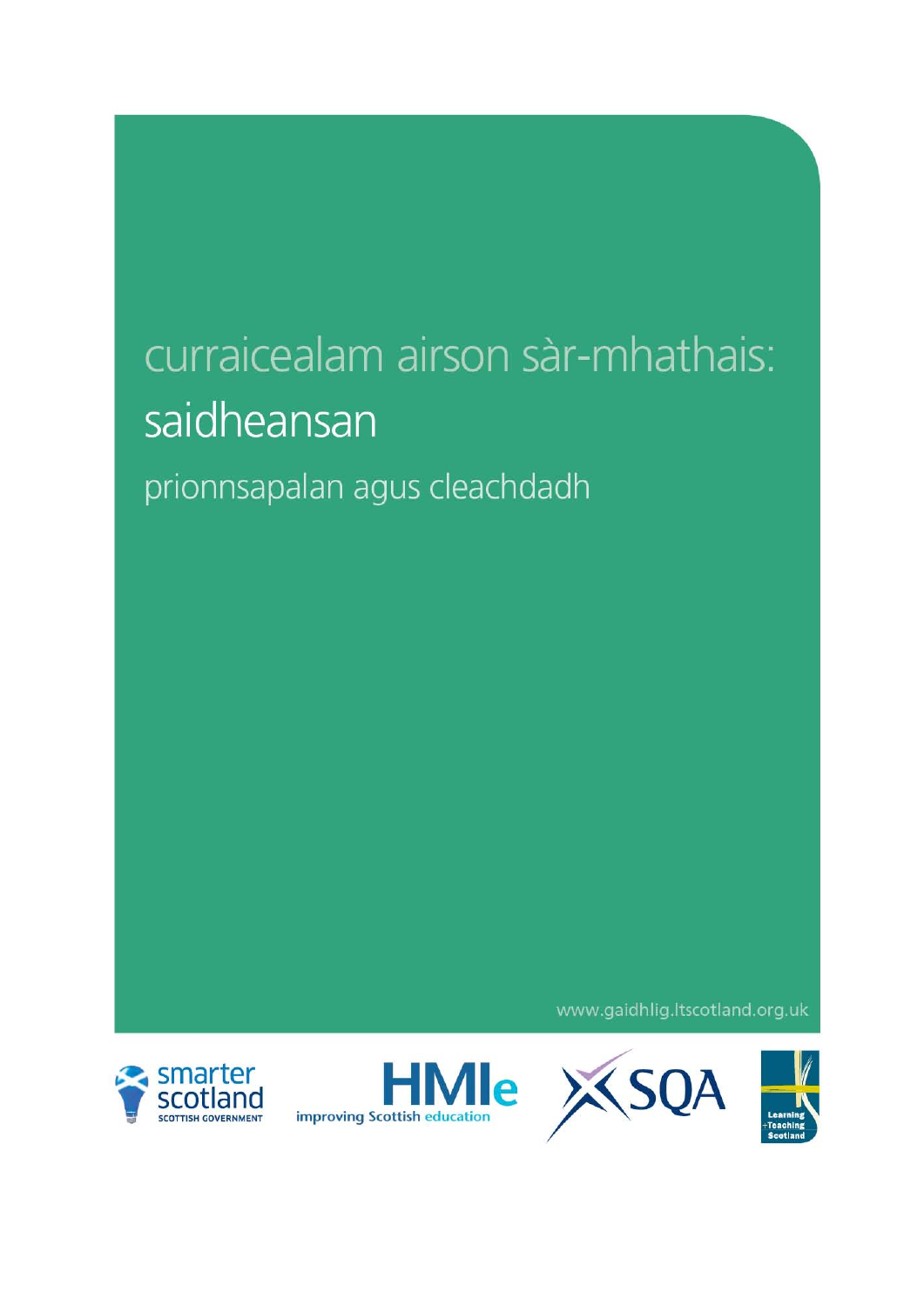# **Saidheansan Prionnsapalan agus cleachdadh**

Tha saidheans na phàirt cudromach de ar dualchas agus tha sinn ga chur gu feum a h-uile latha nar beatha, aig ar n-obair, ann an cur-seachdan agus aig an taigh. Tha saidheans, agus a bhith a' cur saidheans an sàs, aig teismeadhan an eaconamaidh againn san àm ri teachd agus aig teis-meadhan ar slàinte 's ar sunnd mar dhaoine fa leth sa choimhearsnachd. Tha traidisean de rannsachadh **saidheansail** aig Alba, agus ann a bhith a' cur saidheans an sàs airson a bhith a' dìon agus a' toirt piseach air àrainneachd nàdarrach agus thogte. Tha clann agus daoine òga air am beò-ghlacadh le nithean ùra saidheansail agus le teicneòlasan ùra, agus tha iad a' sìor fhàs mothachail agus dealasach mu bhuaidh saidheans air an slàinte agus air an sunnd fhèin, air slàinte a' choimhearsnachd agus air slàinte na h-àrainneachd.

Tro ionnsachadh anns na saidheansan, tha clann agus daoine òga a' leasachadh an sùim agus an tuigse mun tsaoghal bheò, mhaoineachail agus chorporra. Tha iad a' dol an sàs ann an raon farsaing de ghnìomhan coobrachail rannsachail, a tha a' toirt cothrom dhaibh sgilean cudromach a thoirt air adhart airson gum bi iad nan inbhich chruthachail, innleachdach agus iomairteach, ann an saoghal far a bheil sgilean agus eòlas mu na saidheansan riatanach thar gach earrann den eaconamaidh.

### **Dè na na prìomh adhbharan airson ionnsachadh a tha sna saidheansan?**

Bidh clann agus daoine òga a tha a' gabhail pàirt ann an eòlasan agus ann am builean sna saidheansan:

- A' toirt air adhart fiosrachadh agus tuigse mun àrainneachd agus mun àite fhèin anns an t-saoghal bheò, mhaoineachail agus chorporra
- A' taisbeanadh eòlas tèarainte agus tuigse mu bheachdan mòra agus mu bhun-smuaintean nan saidheansan
- A' toirt air adhart sgilean mu ionnsachadh, beatha agus obair
- A' toirt air adhart sgilean ceasnachaidh agus rannsachaidh saidheansail, a' cleachdadh dhòighean practaigeach
- A' toirt air adhart sgilean ann an cleachdadh neo-mhearachdach a thaobh cànan saidheansail, foirmlean agus co-aontaran
- A' tuigsinn an àite a tha aig cruthachalachd agus aig innleachadh ann a bhith a' toirt air adhart nan saidheansan
- A' cur an cèill mhodhan sàbhailteachd agus nan gnìomhan riatanach airson smachd a chumail air cunnartan
- A' tuigsinn mun bhuaidh a tha aig saidheansan air am beatha, air beatha dhaoine eile, air an àrainneachd agus air a' choimhearsnachd
- A' toirt air adhart tuigse mu ghoireasan an t-saoghail agus mu mar a dh'fheumar an cleachdadh ann an dòigh chunntachail
- A' cur bheachdan an cèill agus a' dèanamh cho-dhùnaidhean mu chùisean sòisealta, mhoralta, bheusanta, eaconamach agus àrainneachdail, stèidhichte air tuigse earbsach
- A' tighinn air adhart mar shaoranaich a tha litearra ann an saidheans le sùim fad-beatha anns na saidheansan
- A' stèidheachadh bunait airson ionnsachadh nas adhartaiche, agus, do chuid, airson dhreuchdan beatha sna saidheansan agus anns na teicneòlasan san àm ri teachd.

#### **Dè am beachd a tha air cùl structar an fhrèim?**

Feumaidh roinn churraicealaim nan saidheansan, ann an *Curraicealam airson Sàr-mhathais*, a bhith mothachail air dùbhlain shònraichte a choinneachadh. Ged a tha feum aig gach pàiste agus aig neach òg air tuigse thèarainte a thoirt air adhart a thaobh bun-bheachdan cudromach saidheansail, feumar an eòlas air na saidheansan san sgoil sùim fad-beatha sna saidheansan, agus nan goireasan, a thoirt air adhart.

Tha susbaint air ath-ùrachadh, agus thathar air cunntas mu rannsachadh air ionnsachadh ann an saidheans agus air coimeasan eadar-nàiseanta a ghabhail a-steach. Air sgàth sin, tha cuideam làidir ga chur air adhartas tuigse agus air luachadh breithneachail, agus chaidh na bha an dùil ann an cuid de roinnean a mheudachadh.

Tha na prìomh bhun-bheachdan air an comharrachadh gu soilleir, a' cleachdadh còig earrannan: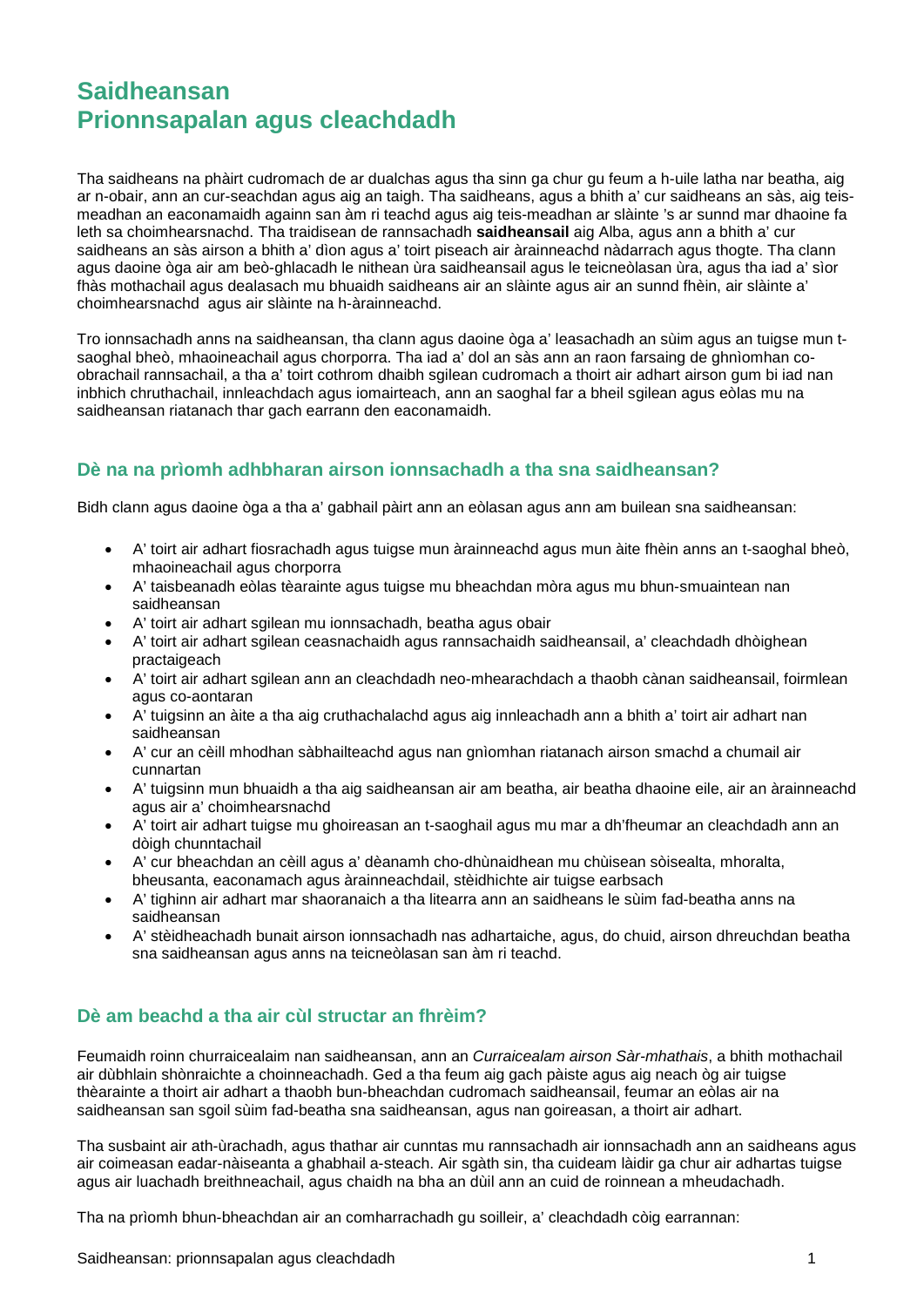- an talamh
- fòrsaichean, dealan agus stuadhan
- siostaman bith-eòlasach
- stuthan
- saidheans anns na naidheachdan.

Tha mìneachadh a bharrachd, mu fheallsanachd gach earrainn, ga thoirt seachad anns an fhrèam. Tro na hearrainnean sin, tha am frèam a' solarachadh diofar cho-theacsan airson ionnsachadh, a tha a' tarraing air raointean cudromach de bheatha agus de obair làitheil.

Tha na h-eòlasan agus na builean a' ceangal a-steach ceasnachadh nàdarrach chloinne agus dhaoine òga, maille ri an rùn a bhith a' cruthachadh agus ag obair ann an dòighean practaigeach. Faodaidh iad sin a bhith nam bhrosnachadh airson a bhith a' sìor leasachadh sgilean, eòlas, tuigse agus bheachdan, agus mar sin a bhith coileanta aig an ìre as àirde.

Tha an ìre coileanaidh aig a' cheathramh ìre air a dealbhadh airson a bhith faisg air an ìre co-cheangailte ri ìre 4 den SCQF. Coltach ri roinnean curraicealaim eile, tha eòlasan agus builean na ceathramh ìre a' solarachadh chothroman airson roghainn: chan eilear a' rùnachadh gum biodh prògam ionnsachaidh neach òg fa leth sam bith a' gabhail

a-steach builean na ceathramh ìre uile.

Bidh sgoiltean agus luchd-teagaisg a' planadh cho-aontachaidhean eadar-dhealaichte mu na h-eòlasan agus na builean a thairgsinn, airson prògraman a sholarachadh a tha

a' gabhail a-steach feumalachdan chloinne agus dhaoine òga, agus a tha a' stèidheachadh bunait sheasmhach airson ionnsachadh nas adhartaiche anns na saidheansan air leth.

## **Dè na modhan ionnsachaidh agus teagaisg a tha feumail sna saidheansan?**

Ged a tha susbaint a' churraicealaim cudromach, chan urrainnear na h-àrd-amasan ann an curraicealam nan saidheansan, ann an *Curraicealam airson Sàr-mhathais*, a choileanadh ach tro ionnsachadh agus tro theagasg àrd-ghnèitheach. Tha eòlasan agus builean nan saidheansan air an dealbhadh airson ùidh agus miann na cloinne agus nan daoine òga a bhrosnachadh, agus airson taic a thoirt do luchd-obrach ann a bhith a' planadh ghnìomhan ionnsachaidh agus teagaisg a tha dùbhlanach, tarraingeach agus tlachdmhor. Tha iad a' toirt comas do luchd-teagaisg agus do luchd-ionnsachaidh, an lùib sùbailteachd agus roghainn, airson feumalachdan ionnsachaidh fa leth, a ghabhail a-steach.

Tha modhan teagaisg èifeachdach a' leudachadh gu ionnsachadh fèin-fhiosrachail bho na tràth bhliadhnaichean chun na bun-sgoile agus às dèidh sin. Mar a bhios clann agus daoine òga a' tighinn air adhart nan ionnsachadh sna saidheansan, faodaidh luchd-teagaisg cothroman a ghabhail mu sgrùdadh anns na h-àrainneachdan ionadail, nàdarrach agus togte, mar dhòigh air an eòlas agus air an tuigse mu bheachdan mòra nan saidheansan a dhoimhneachadh. Bu chòir do mhodhan ionnsachaidh agus teagaisg a bhith ag adhartachadh smaoineachadh, a thuilleadh air a bhith a' solarachadh chothroman airson ionnsachadh a dhaingneachadh agus a chur an cèill.

Anns na saidheansan, tha ionnsachadh agus teagasg èifeachdach an eisimeil cleachdadh sgileil ann am modhan eadar-dhealaichte, a' gabhail a-steach:

- ionnsachadh gnìomhach agus cluich air a phlanadh airson adhbhar
- toirt air adhart sgilean fuasgladh cheistean agus sgilean smaoineachaidh sgrùdail
- toirt air adhart rannsachadh agus ceasnachadh saidheansail practaigeach
- a bhith a' cleachdadh cho-theacsan buntainneach, ann an co-cheangal ri eòlas dhaoine òga
- cleachdadh freagarrach agus èifeachdach air teicneòlas, air fìor stuthan 's air nithean beò
- a bhith a' togail air prionnsapalan Measadh airson Ionnsachadh
- ionnsachadh co-obrachail agus smaoineachadh neo-eisimeileach
- cuideam air clann a bhith a' mìneachadh an tuigse mu bhun-smuaintean, mu chòmhradh agus mu chonaltradh fiosraichte.

Tro bhith an sàs ann an raon farsaing de mhòran eòlasan, de dhùbhlain 's de rannsachadh, a' gabhail a-steach an fheadhainn a tha co-cheangailte ri cleachdaidhean saidheansail ann an raointean a leithid innleadaireachd, eòlas-leigheis agus obair foireansach, tha clann agus daoine òga a' toirt sgilean breithneachaidh air adhart. Tha iad a' cur luach air prìomh dhleastanas a' phròiseas shaidheansail, an dà chuid mu eòlas ùr agus mu bhith a' cur seo an cèill ann an dèiligeadh ri feumalachdan na coimhearsnachd.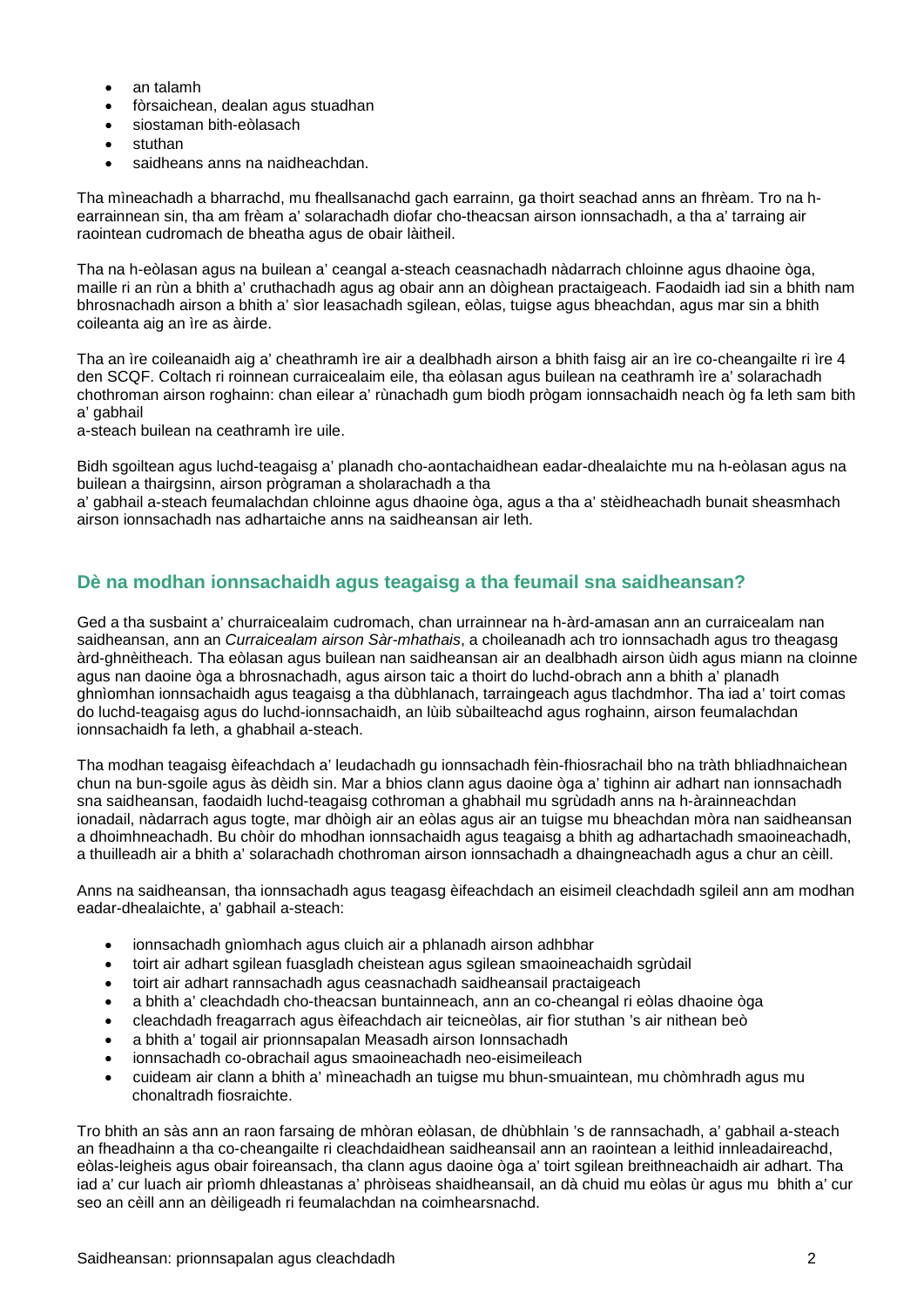#### **Dè na sgilean a thathar a' leasachadh sna saidheansan?**

Tha na h-eòlasan agus na builean ann an saidheans a' solarachadh chothroman dhan chloinn agus do dhaoine òga adhartas agus ath-obair a dhèanamh air sgilean ceasnachaidh agus rannsachaidh, air sgilean smaoineachaidh sgrùdail saidheansail, agus beachdan is feartan saoranach litearra saidheansail a thoirt air adhart. Tha iad cuideachd a' cur taic ri adhartas ann an diofar sgilean airson beatha agus obair, a' gabhail asteach litearrachd, àireamhachd agus sgilean ann an ICT.

Tha na sgilean sin air an suidheachadh sna suidheachaidhean a tha air am mìneachadh anns na h-eòlasan agus anns na builean. Tha an leasachadh air na sgilean sin a' tighinn air adhart tro na h-ìrean, le taic bho na suidheachaidhean agus na bun-bheachdan saidheansail a tha a' sìor fhàs iomadh-fhillte, agus bho ath-thadhal agus ath-dhaingneachadh air na sgilean. Tha na h-eòlasan agus na builean a' cur taic ri leasachadh fheartan agus chomasan nan ceithir comasan ann an *Curraicealam airson Sàr-mhathais*, le bhith a' brosnachadh luchdteagaisg airson beachdachadh air adhbharan ionnsachaidh agus airson ionnsachadh gnìomhach a phlanadh.

Tha na sgilean a tha air am mìneachadh gu h-ìosal a' tarraing air rannsachadh bho dhùthchannan eile, agus air na puist-sanais airson nan ceithir comas an air am mìneachadh anns an fhoillseachadh HMIE 2008 *Saidheans – Dealbh den chleachdadh làithreach ann an sgoiltean na h-Alba.* 

#### **Sgilean ceasnachaidh agus rannsachaidh**

Tro dheuchainnean agus tro bhith a' coileanadh rannsachaidhean practaigeach saidheansail is rannsachadh eile airson ceistean agus dùbhlain fhuasgladh, bidh clann agus daoine òga:

- a' faighneachd cheistean, no a' toirt seachad bheachdan
- a' planadh agus a' dealbhadh mhodhan agus dheuchainnean
- a' taghadh eisimpleirean freagarrach, uidheam agus ghoireasan eile
- a' coileanadh dheuchainnean
- a' cleachdadh dhòighean practaigeach mion-sgrùdail
- ag amharc, a' tional, a' tomhas agus a' clàradh fianais, a' gabhail a-steach sàbhailteachd agus smachdachadh mu chunnartan
- a' taisbeanadh, a' mion-sgrùdadh agus a' mìneachadh dàta airson co-dhùnaidhean a dhèanamh
- ag ath-sgrùdadh agus a' luachadh thoraidhean airson bacadh agus adhartas a chomharrachadh
- a' taisbeanadh thoraidhean agus ag innse mun deidhinn.

'S iad na prìomh nithean mu cheasnachadh saidheansail:

- amharc agus rannsachadh amharc cùramach air mar a tha nì ga ghiùlan fhèin, a' coimhead airson atharrachaidhean thar ùine agus a' rannsachadh cheistean mar 'dè thachras ma..?' agus 'ciamar a b' urrainn dhomh..?'
- seòrsachadh tro phrìomh dhearbh-aithneachadh
- deuchainn cothromach tro bhith a' comharrachadh nan caochladairean uile, agus an uair sin ag atharrachadh aon agus a' cumail smachd air an fheadhainn eile uile
- a' lorg co-cheangal a' ceangal dà chaochladair airson dàimhean a dhearbhadh.

#### **Sgilean smaoineachaidh sgrùdail saidheansail**

Tha clann agus daoine òga a' toirt air adhart raon de sgilean smaoineachaidh sgrùdail airson ciall a thoirt à fianais agus à bun-bheachdan saidheansail. Air sgàth seo, feumaidh iad:

- gabhail ri beachdan ùra agus le bhith a' co-cheangal 's a' cur ionnsachadh an cèill
- smaoineachadh ann an dòigh chruthachail agus bhreithneachail
- a bhith a' toirt air adhart sgilean reusanachaidh airson mìneachaidhean agus luachadh a sholarachadh, le taic bho fhianais no bho fhìrinneachadh
- ro-innse, beachdachadh san fharsaingeachd agus tighinn gu co-dhùnadh
- a bhith a' dèanamh cho-dhùnaidhean, stèidhichte air fianais earbsach shaidheansail.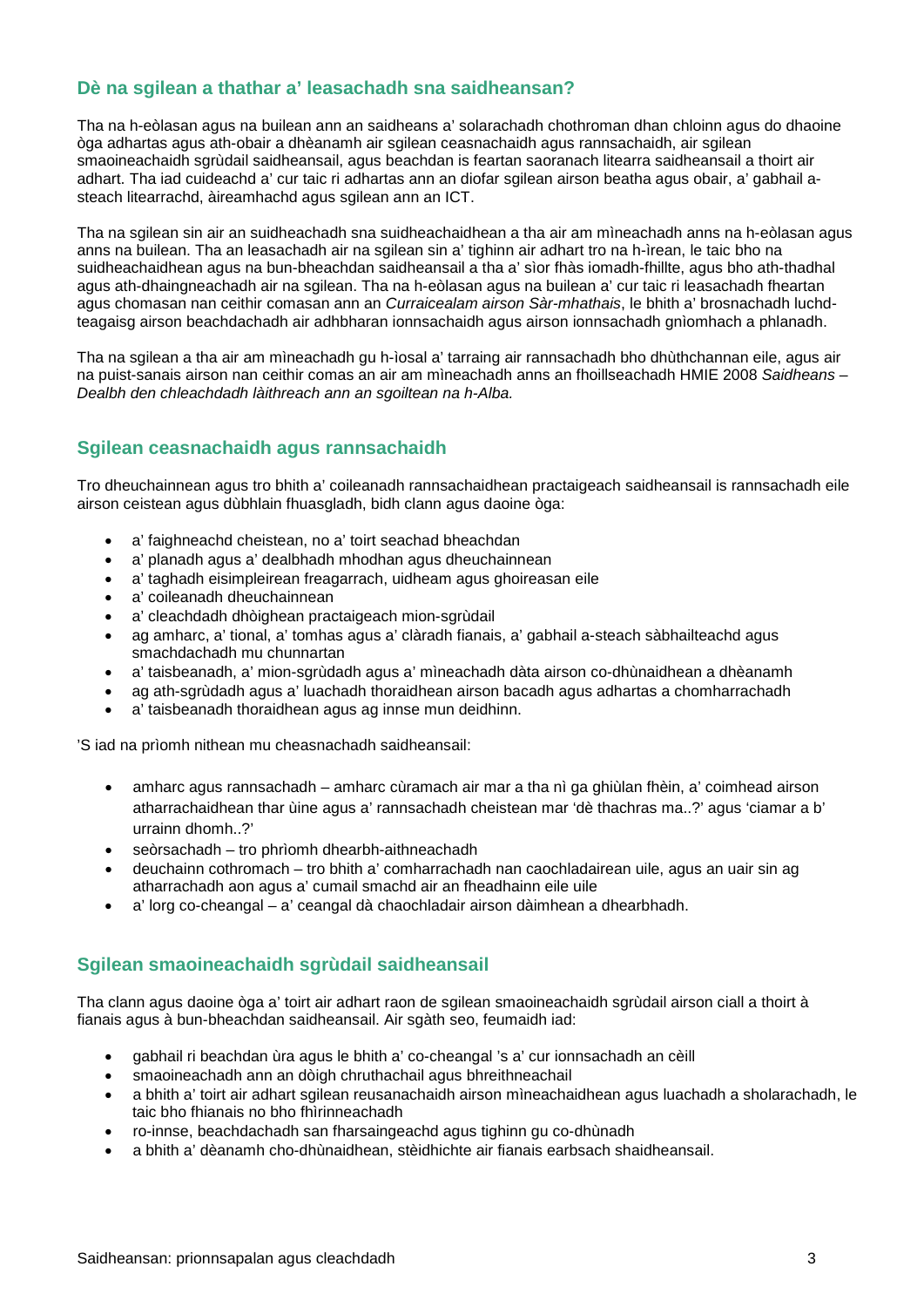#### **Ciamar as còir dhomh planadh airson adhartas ann an sgilean rannsachaidh, ceasnachaidh agus smaoineachadh sgrùdail saidheansail a dhèanamh?**

Air feadh an fhrèim, tha na sgilean rannsachaidh agus inntinneil air an comharrachadh ann an eòlasan 's ann am builean aig gach ìre. Tha na sgilean a' fàs nas iomadh-fhillte mar a tha tuigse bun-bheachdail an luchdionnsachaidh a' tighinn air adhart an lùib cho-theacsan saidheansail a tha a' sìor fhàs iomadh-fhillte.

Faodaidh luchd-teagaisg planadh airson a bhith a' cuimseachadh air sgilean sònraichte a thoirt air adhart tro rannsachaidhean, tro cheasnachadh no tro dhùbhlain, le corra chothrom airson ghnìomhan nas mionaidiche agus nas fharsainge. Bithear mothachail nach eil aon rannsachadh sam bith daonnan ag amas air gun tig clann agus daoine òga air adhart ann an raon iomlan de sgilean.

Dh'fhaodadh e a bhith na chuideachadh nam biodh comharra farsaing mu amasan ann an adhartas air na sgilean sin ann aig an dàrna ìre 's aig an treas agus/no aig a' cheathramh ìre.

#### **An dàrna ìre**

Tha clann a' gabhail pàirt ann an diofar rannsachaidhean agus de cheasnachaidhean saidheansail a bhios a' toirt air adhart an tuigse mu na bun-bheachdan saidheansail a tha freagarrach airson na dàrna ìre. Tha iad ag ionnsachadh mun deidhinn fhèin agus mun t-saoghal mun cuairt orra tro amharc, tro bhith a' tional shampallanl agus tro bhith a' coileanadh dheuchainnean. Tha iad a' leasachadh an comais airson ceistean agus fàisneachdan a chumadh, stèidhichte air beachdan no air fiosrachadh a dh'fhaodar a fhreagairt tro dheuchainnean, tro cheasnachadh no tro rannsachadh. Mar a tha iad a' freagairt nan ceistean sin, tha iad a' sealltainn mothachadh, a tha a' sìor fhàs, mu na feartan a dh'fhaodadh a bhith air an atharrachadh, agus 's urrainn dhaibh 'deuchainn chothromach' a phlanadh a tha a' cumail nam feartan uile ionann, ach 's dòcha aon a-mhàin.

Nuair a tha iad a' coileanadh dheuchainnean, tha clann comasach air innealan, uidheam, acfhainn agus modhan a chleachdadh gu sàbhailte. Tha beachdan aca, 's tha iad a' tional fiosrachaidh agus a' tomhas gu neomhearachdach, a' cleachdadh innealan freagarrach agus aonadan coitcheann agus ICT mar a bhios iomchaidh. Le cuideachadh, faodaidh iad modhan obrach buntainneach a thaghadh airson an toraidhean a chlàradh.

Tha luchd-ionnsachaidh aig an ìre seo a' cleachdadh chairtean-iùil agus dhiagraman airson an toraidhean a shealltainn, a mhion-sgrùdadh agus a mhìneachadh. Tha iad a' comharrachadh cheangalan sìmplidh, a' dèanamh cheanglaichean ri na ceistean no ri na fàisneachdan a bh' aca bho thùs, agus a' tighinn gu codhùnaidhean a tha an co-chòrdadh ri na toraidhean. Faodaidh iad an toraidhean a shealltainn ann an sgrìobhadh, gan labhairt, no gu lèirsinneach a' cleachdadh measgachadh de mheadhanan.

#### **An treas agus an ceathramh ìre**

Tha daoine òga a' gabhail pàirt ann an diofar rannsachaidhean agus cheasnachaidhean a tha a' toirt air adhart an tuigse mu na bun-bheachdan saidheansail a tha ceangailte riutha, agus a tha freagarrach airson na treas agus na ceathramh ìre. Bidh modh-obrach nas meudaichte agus nas foirmeile aca mu rannsachaidhean agus cheasnachaidhean. Mar a bhios luchd-ionnsachaidh a' planadh agus a' dealbhadh an rannsachaidhean, tha iad a' comharrachadh grunn de phrìomh cheistean, a' cumadh bharailean agus fhàisneachdan, stèidhichte air na chunnaic iad, no air an eòlas. Tha iad a' cumail smachd air, agus ag atharrachadh àireamh, a tha a' sìor fhàs, de chaochladairean a tha nas iomadh-fhillte.

Tha luchd-ionnsachaidh a' fàs nas mionaidiche mu luachadh, agus a' gabhail orra a bhith a' dèanamh chodhùnaidhean nas trice mu shampallan, mu thomhaisean, mu uidheam agus mu na modhan obrach a chleachdas iad. Tha iad a' sealltainn mionaideachd nas fheàrr nan cleachdadh air briathrachas, air aonadan agus air sgèilichean. Tha iad a' cur tomhaisean sàbhailteachd nan àite agus a' dèanamh na dh'fheumas iad airson smachd a chumail air cunnartan. Tha iad a' tional agus a' mion-sgrùdadh dàta agus fiosrachadh, a tha a' sìor fhàs nas iomadh-fhillte, a' gabhail a-steach dàta agus innealan sgrùdaidh bathair bog.

Tha daoine òga a' stèidheachadh cheangalan eadar an toraidhean agus a' cheist a bh' aca bho thùs, am barailean no am fàisneachdan. Tha iad a' stèidheachadh cheangalan eadar na caochladairean agus a' cleachdadh dàimh, co-aontar no foirmlean airson fuasgladh gnèitheach no meudach a lorg. Tha iad a' luachadh raon de nithean co-cheangailte ri an rannsachadh no ri an ceasnachadh, a' gabhail a-steach buntanas agus earbsachd na fianais.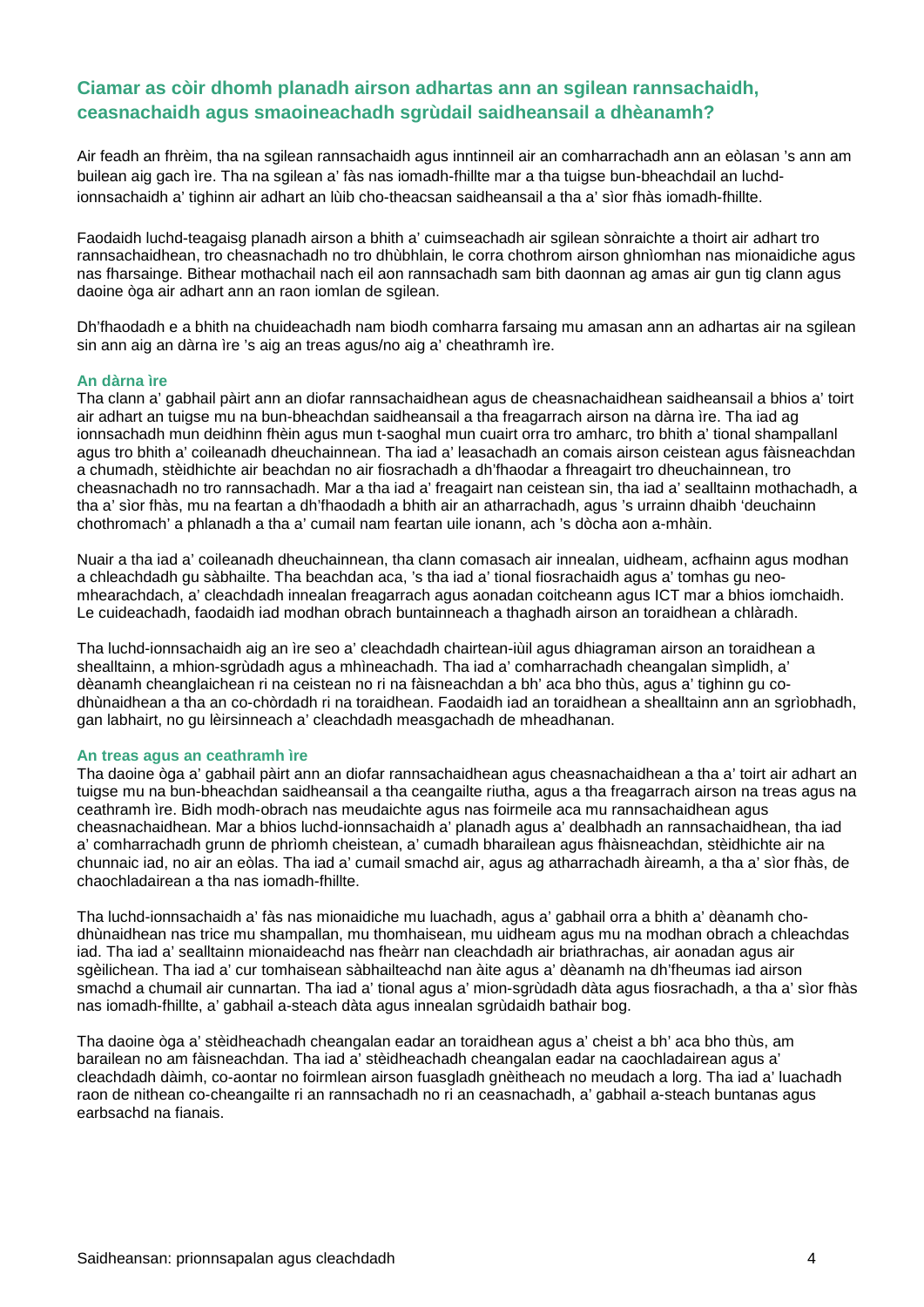Tha daoine òga a' solarachadh mhìneachaidhean mu an toraidhean, stèidhichte air fianais, a rèir adhbhar agus buaidh agus le bhith a' cur an cèill an tuigse mu na bun-bheachdan bunaiteach saidheansail. Tòisichidh iad a' beachdachadh air mìneachaidhean eile agus air a bhith a' cur an cèill, no a bhith a' leudachadh, chodhùnaidhean mu shuidheachaidhean ùra no mu bhith a' comharrachadh tuilleadh sgrùdaidhean. Tha iad a' conaltradh ann an diofar dhòighean èifeachdach, a' gabhail a-steach dòigh labhairt agus aithris sgrìobhte shaidheansail.

#### **Ciamar a tha an curraicealam saidheans a' cur taic ri adhartas ann an sgilean agus ri feartan shaoranaich a tha litearra ann an saidheans?**

Tha clann agus daoine òga a' tighinn air adhart mar shaoranaich a tha litearra ann an saidheans le ùidh fadbeatha ann an saidheans, tro bhith:

- a' toirt air adhart luachan saidheansail agus spèis do nithean a tha beò agus don àrainneachd
- a' meas cunnart agus buannachd chleachdaidhean saidheansail
- a' dèanamh cho-dhùnaidhean agus roghainnean fiosraichte pearsanta
- a' cur bheachdan an cèill agus tro bhith a' sealltainn spèis do bheachdan chàich
- a' toirt air adhart bheachdan fiosraichte sòisealta, moralta agus beusanta mu chùisean saidheansail, eaconamach agus àrainneachdail
- a' toirt air adhart fèin-mhothachadh tro mheòrachadh mu bhuaidh, mu bhrìgh agus mu chudromachd cultarach saidheans, agus mu mar a chleachdar e leis a' choimhearsnachd
- a' sealltainn treibhdhireas ann a bhith a' tional, agus a' sealltainn fiosrachadh/dàta saidheansail agus an spèis do fhianais a nochdadh
- comasach air puingean cudromach a leughadh agus a thuigsinn bho bhunan fiosrachaidh, a' gabhail asteach aithisgean mheadhanan
- a' còmhradh mu bheachdan agus chùisean saidheansail
- a' breithneachadh air fiosrachadh a tha air a ghabhail a-steach no air fhàgail à bunan/aithisgean, a' gabhail a-steach beachdachadh air cuingealachaidhean dàta.

Tha na h-eòlasan agus na builean gu soilleir a' comharrachadh chothroman airson na sgilean agus na feartan sin a thoirt air adhart.

#### **Dè na feartan farsaing measaidh a th' anns na saidheansan?**

Bidh measadh anns na saidheansan a' cuimseachadh air eòlas agus air tuigse chloinne agus dhaoine òga, a thaobh prìomh bhun-bheachdan saidheansail san t-saoghal bheò, mhaoineachail agus chorporra, sgilean ceasnachaidh agus rannsachaidh, sgilean sgrùdail agus smaoineachaidh saidheansail, litearrachd saidheansail agus feartan coitcheann. Faodaidh luchd-teagaisg fianais air adhartas a thional mar phàirt den ionnsachadh bho latha gu latha, agus bidh gnìomhan sònraichte measaidh feumail cuideachd ann am measadh adhartais aig prìomh ìrean ionnsachaidh.

Bho na tràth bhliadhnaichean gu na h-ìrean as àirde, bidh clann agus daoine òga a' sealltainn adhartais tro sgilean ann am planadh agus ann a bhith a' cur an gnìomh rannsachaidhean practaigeach, cheasnachaidhean agus dhùbhlain, ag obair leotha fhèin agus còmhla ri daoine eile, ag innse agus a' mìneachadh an tuigse mu bheachdan agus mu bhun-smuaintean saidheansail. Bidh iad cuideachd a' sealltainn fianais air adhartas tron comasan agus tron sgilean, le bhith a' reusanachadh, a' riochdachadh agus a' luachadh an toraidhean tro chòmhradh, a' cur an cèill bheachdan fiosraichte agus a' dèanamh cho-dhùnaidhean mu chùisean sòisealta, moralta, beusanta, eaconamach agus àrainneachdail.

Bu chòir do mhodhan measaidh a bhith a' sealltainn na h-ìre gun urrainn dhan chloinn agus do dhaoine òga na sgilean sin a chur an cèill nan ionnsachadh agus nam beatha làitheil, agus ann an ullachadh airson saoghal na hobrach. Mar eisimpleir:

- Dè cho math 's a tha iad a' cur ri rannsachaidhean agus ri deuchainnean?
- A bheil iad a' leasachadh comas air a dhol an sàs ann an, agus crìoch a chur air, gnìomhan agus obair shònraichte?
- Dè an ìre gu bheil iad a' tuigsinn mun bhuaidh a tha aig na saidheansan air am beatha, air beatha dhaoine eile, air an àrainneachd agus air a' choimhearsnachd?